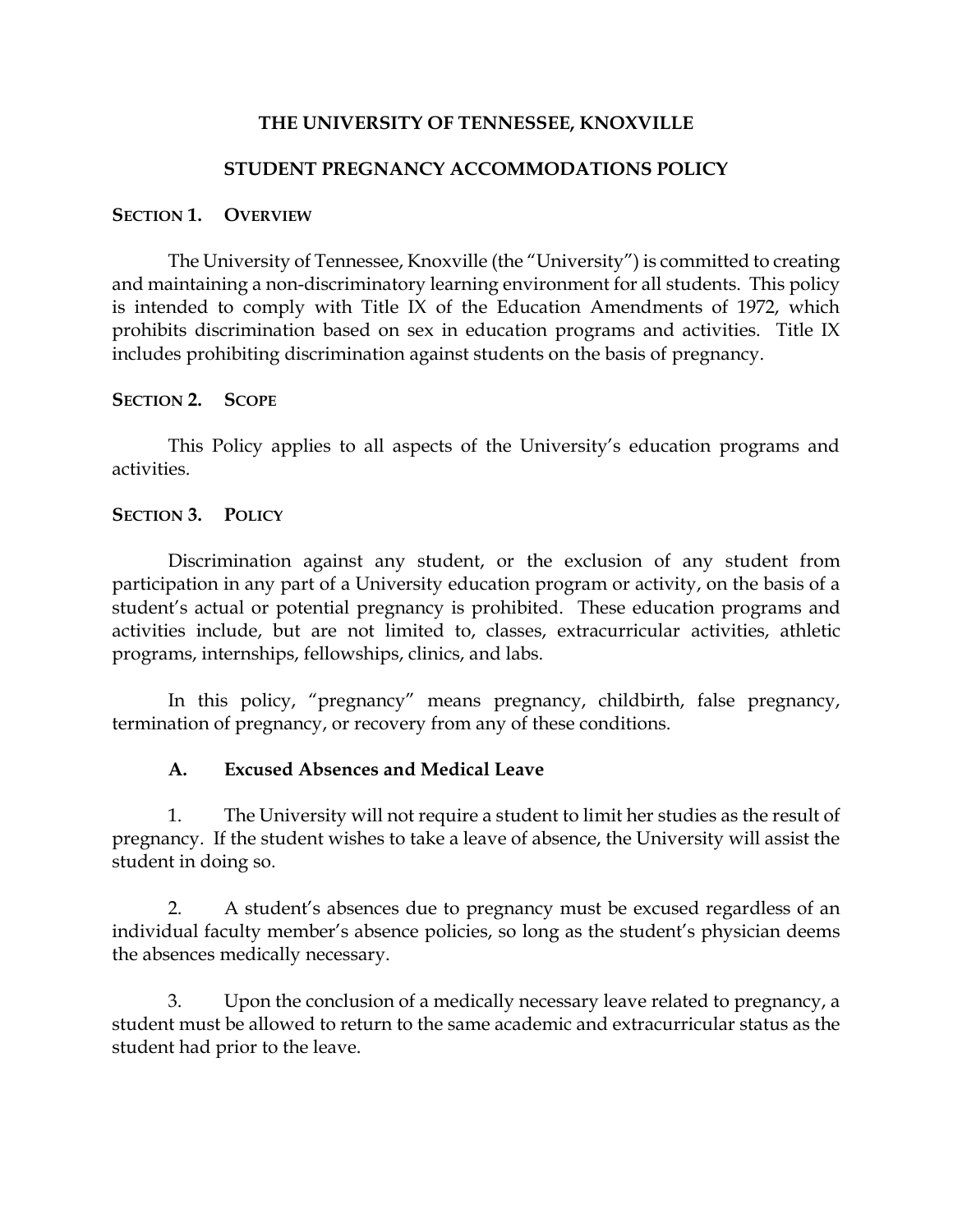4. A pregnant student must be allowed to make up any work missed due to medically necessary absences for pregnancy when the student's medically necessary absences for pregnancy are completed. A student will be offered acceptable alternative arrangements to make up missed work. Examples of acceptable alternative arrangements include, but are not limited to, retaking a semester, switching to an online course of study, or allowing the student additional time in a program to continue at the same pace and finish at a later date. These options will be addressed in the student's individual plan for continuing education (C.4.).

5. If any part of a student's grade is based on class attendance or participation, a pregnant student must be allowed to make up the attendance or participation points for any time missed due to medically necessary absences for pregnancy.

# **B. Participation in Education Programs and Activities**

1. When necessary to ensure a pregnant student's access to an education program or activity, the University must make reasonable adjustments responsive to the student's pregnancy status. These adjustments may include providing modification to the physical environment (such as accessible seating), appropriate restroom breaks, or mobility support (such as temporary access to elevators).

2. Any special services, exceptions, or assistance provided to students with temporary medical conditions must also be provided to pregnant students.

3. A pregnant student will only be required to obtain the certification of a physician that the student is physically and emotionally able to participate in an educational program or activity when such certification is required of all students for other physical or emotional conditions requiring the attention of a physician. For example, a student who has been hospitalized for childbirth will not be required to submit a medical certificate to return from leave unless a certificate is required of students who have been hospitalized for other physical conditions.

4. The University may provide pregnant students with information or instructions of any health risks of participating in an educational program or activity, only if a description of those risks will also be provided to non-pregnant students.

# **C. Requesting Accommodation and Adjustments**

1. Disclosure of pregnancy is voluntary, and it is the pregnant student's obligation to disclose and affirmatively seek any necessary accommodations and adjustments. Once a student discloses a pregnancy, the University will collaborate with the student to develop an appropriate plan for continuation of the student's education.